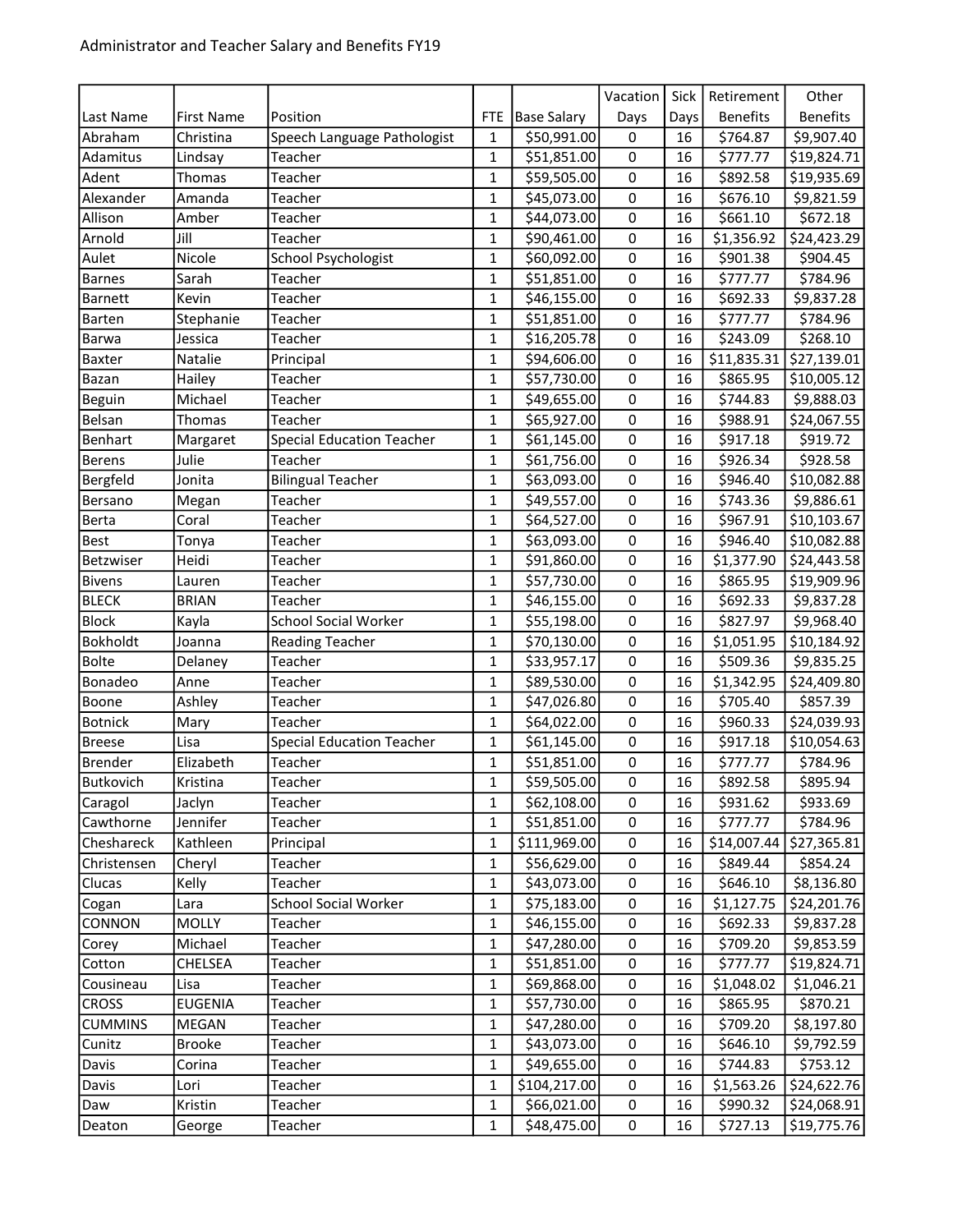|                  |                   |                                  |              |                    | Vacation         | Sick | Retirement      | Other                     |
|------------------|-------------------|----------------------------------|--------------|--------------------|------------------|------|-----------------|---------------------------|
| Last Name        | <b>First Name</b> | Position                         | <b>FTE</b>   | <b>Base Salary</b> | Days             | Days | <b>Benefits</b> | <b>Benefits</b>           |
| Dernulc          | Karen             | Teacher                          | 1            | \$84,997.00        | 0                | 16   | \$1,274.96      | \$1,265.58                |
| Devereux         | Jennifer          | Teacher                          | $\mathbf 1$  | \$74,792.00        | $\boldsymbol{0}$ | 16   | \$1,121.88      | \$24,196.09               |
| Diamond          | Ariel             | Teacher                          | $\mathbf 1$  | \$45,073.00        | 0                | 16   | \$676.10        | \$9,821.59                |
| DiLorenzo        | Melinda           | <b>Special Education Teacher</b> | 1            | \$64,962.00        | $\mathbf 0$      | 16   | \$974.43        | \$975.07                  |
| <b>DOBBYN</b>    | <b>JORDAN</b>     | <b>Special Education Teacher</b> | $\mathbf 1$  | \$46,155.00        | $\pmb{0}$        | 16   | \$692.33        | \$702.37                  |
| Doerr            | Kristofer         | Teacher                          | 1            | \$62,108.00        | 0                | 16   | \$931.62        | \$933.69                  |
| Driver           | Francesca         | Teacher                          | $\mathbf{1}$ | \$90,597.00        | 0                | 16   | \$1,358.96      | \$24,425.27               |
| Dutkus           | Amanda            | Teacher                          | $\mathbf{1}$ | \$62,246.00        | $\pmb{0}$        | 16   | \$933.69        | \$24,014.18               |
| Dyxin            | Sarah             | Teacher                          | 1            | \$53,056.00        | $\boldsymbol{0}$ | 16   | \$795.84        | \$802.43                  |
| Dziedzic         | Lisa              | <b>School Social Worker</b>      | $\mathbf 1$  | \$68,116.00        | 0                | 16   | \$1,021.74      | \$24,099.29               |
| DZIEDZINSKYJ     | OLIVIA            | Teacher                          | $\mathbf 1$  | \$50,681.00        | $\mathsf 0$      | 16   | \$760.22        | \$8,247.11                |
| <b>DZIUBAN</b>   | <b>KRISTIN</b>    | Teacher                          | 1            | \$45,073.00        | 0                | 16   | \$676.10        | \$9,821.59                |
| Ewen             | Daniel            | Teacher                          | 1            | \$73,036.00        | 0                | 16   | \$1,095.54      | \$10,227.05               |
| Fiday            | Anna              | Teacher                          | $\mathbf 1$  | \$52,174.00        | 0                | 16   | \$782.61        | \$9,924.55                |
| Filetti          | Cara              | Teacher                          | 1            | \$64,976.00        | $\mathbf 0$      | 16   | \$974.64        | \$975.27                  |
| <b>FILIPPONE</b> | <b>KELSEY</b>     | <b>Special Education Teacher</b> | 1            | \$46,155.00        | 0                | 16   | \$692.33        | \$9,837.28                |
| Fincher          | Robin             | <b>Special Education Teacher</b> | 1            | \$60,653.00        | $\pmb{0}$        | 16   | \$909.80        | \$10,047.50               |
| Finkelstein      | Jason             | <b>Assistant Principal</b>       | 1            | \$82,442.00        | 0                | 16   |                 | $$10,313.58$ $$26,921.95$ |
| Finkelstein      | Nicole            | Teacher                          | $\mathbf{1}$ | \$60,653.00        | 0                | 16   | \$909.80        | \$912.59                  |
| Gall             | Terisia           | Teacher                          | 1            | \$68,799.00        | $\pmb{0}$        | 16   | \$1,031.99      | \$10,165.62               |
| Garapolo         | Jennifer          | Teacher                          | $\mathbf 1$  | \$73,036.00        | $\boldsymbol{0}$ | 16   | \$1,095.54      | \$24,170.63               |
| Garner           | Jason             | Teacher                          | 1            | \$57,730.00        | 0                | 16   | \$865.95        | \$10,005.12               |
| Giganti          | Janah             | Teacher                          | 1            | \$48,450.00        | 0                | 16   | \$726.75        | \$8,214.77                |
| <b>GLASER</b>    | <b>JESSICA</b>    | Teacher                          | 1            | \$53,056.00        | $\pmb{0}$        | 16   | \$795.84        | \$8,281.55                |
| Goolsby          | Megan             | Teacher                          | $\mathbf 1$  | \$63,008.00        | 0                | 16   | \$945.12        | \$19,816.74               |
| Granados         | Maria             | Teacher                          | 1            | \$50,991.00        | 0                | 16   | \$764.87        | \$9,907.40                |
| Grandon          | Meghan            | Teacher                          | $\mathbf 1$  | \$61,145.00        | $\boldsymbol{0}$ | 16   | \$917.18        | \$10,054.63               |
| Greenberg        | Lindsay           | Teacher                          | $\mathbf 1$  | \$67,186.00        | 0                | 16   | \$1,007.79      | \$20,047.07               |
| Greene           | Robert            | Teacher                          | 1            | \$71,485.00        | 0                | 16   | \$1,072.28      | \$24,148.14               |
| Gregory          | Kimberly          | Speech Language Pathologist      | $\mathbf 1$  | \$100,360.00       | $\mathsf 0$      | 16   | \$1,505.40      | \$24,566.83               |
| Greiff           | Samantha          | Teacher                          | 1            | \$52,174.00        | 0                | 16   | \$782.61        | \$19,829.39               |
| Gremillion       | Ashley            | <b>Special Education Teacher</b> | $\mathbf 1$  | \$58,124.00        | 0                | 16   | \$871.86        | \$23,954.41               |
| Grimmer          | Wendy             | Teacher                          | $\mathbf{1}$ | \$72,867.00        | $\overline{0}$   | 16   | 51,093.01       | 510,224.60                |
| Gudeman          | Nya               | Speech Language Pathologist      | 0.55         | \$31,478.10        | 0                | 16   | \$472.17        | \$489.55                  |
| Gugliotta        | Erin              | Teacher                          | 1            | \$47,280.00        | 0                | 16   | \$709.20        | \$9,853.59                |
| Gunderson        | Lindsay           | Teacher                          | $\mathbf 1$  | \$55,198.00        | $\pmb{0}$        | 16   | \$827.97        | \$833.49                  |
| Gura             | Jennie            | Teacher                          | 1            | \$47,475.00        | 0                | 16   | \$712.13        | \$19,761.26               |
| Haaker           | Renae             | Teacher                          | 1            | \$54,297.00        | 0                | 16   | \$814.46        | \$9,955.34                |
| Hacker           | Nicole            | Teacher                          | $\mathbf 1$  | \$62,108.00        | $\pmb{0}$        | 16   | \$931.62        | \$16,505.37               |
| Hamilton         | Nichole           | <b>Special Education Teacher</b> | 1            | \$63,861.00        | $\pmb{0}$        | 16   | \$957.92        | \$24,037.59               |
| Hanley           | Michelle          | Teacher                          | 1            | \$84,890.00        | 0                | 16   | \$1,273.35      | \$10,398.94               |
| Harig            | Jacqueline        | <b>Assistant Principal</b>       | 1            | \$69,863.00        | 0                | 16   | \$8,739.94      | \$26,719.75               |
| Harris           | Michelle          | Teacher                          | 1            | \$80,477.00        | 0                | 16   | \$1,207.16      | \$24,278.53               |
| Harris           | Lauren            | Teacher                          | 1            | \$58,596.00        | 0                | 16   | \$878.94        | \$23,961.25               |
| Hartanovich      | Katlin            | Teacher                          | 1            | \$47,097.00        | 0                | 16   | \$706.46        | \$9,850.94                |
| Hasler           | Kyle              | Teacher                          | 1            | \$82,729.00        | 0                | 16   | \$1,240.94      | \$24,311.18               |
| Haun             | <b>Brigid</b>     | Teacher                          | 1            | \$48,450.00        | 0                | 16   | \$726.75        | \$9,870.56                |
| Heap             | Dustin            | Teacher                          | 1            | \$58,230.00        | 0                | 16   | \$873.45        | \$8,356.58                |
| Heaser           | Maymi             | Teacher                          | 1            | \$70,937.00        | 0                | 16   | \$1,064.06      | \$24,140.20               |
| Hebrink          | Angela            | Teacher                          | 1            | \$63,306.00        | $\pmb{0}$        | 16   | \$949.59        | \$24,029.55               |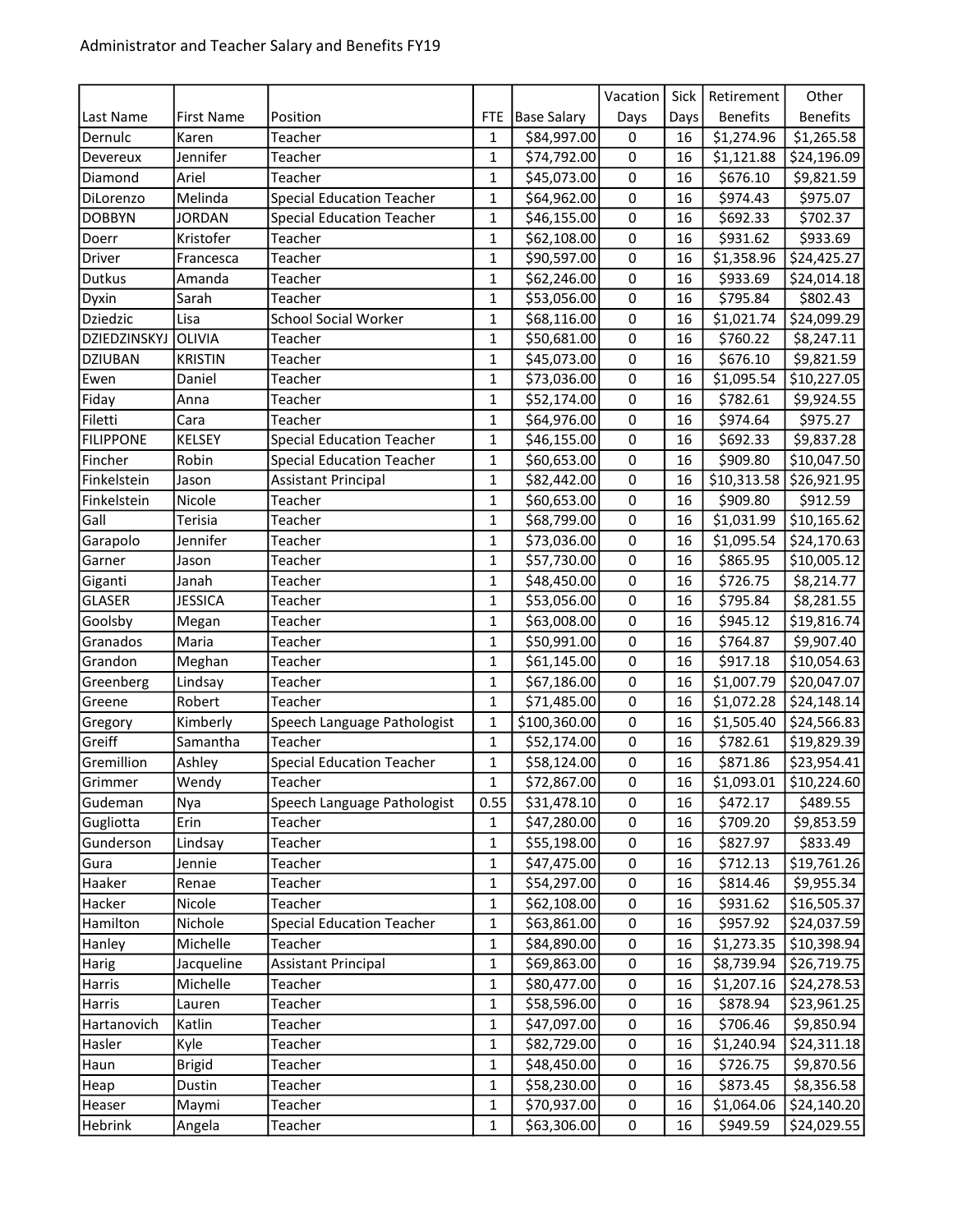|                |                   |                                  |              |                    | Vacation    | Sick | Retirement       | Other           |
|----------------|-------------------|----------------------------------|--------------|--------------------|-------------|------|------------------|-----------------|
| Last Name      | <b>First Name</b> | Position                         | <b>FTE</b>   | <b>Base Salary</b> | Days        | Days | <b>Benefits</b>  | <b>Benefits</b> |
| Heck           | Matthew           | Teacher                          | 1            | \$61,145.00        | 0           | 16   | \$917.18         | \$19,959.47     |
| Heide          | Renee             | Teacher                          | 1            | \$64,771.00        | 0           | 16   | \$971.57         | \$24,050.79     |
| Heng           | Megan             | Teacher                          | $\mathbf 1$  | \$65,258.00        | $\mathbf 0$ | 16   | \$978.87         | \$10,114.27     |
| Hill           | Chelsea           | Teacher                          | 1            | \$47,636.52        | 0           | 16   | \$714.55         | \$19,763.60     |
| Hinds          | Karen             | Teacher                          | 1            | \$89,588.00        | 0           | 16   | \$1,343.82       | \$24,410.64     |
| Hiser          | Rodney            | Principal                        | $\mathbf 1$  | \$90,056.00        | $\mathsf 0$ | 16   | \$11,266.10      | \$27,030.79     |
| Hoelscher      | Jennifer          | Teacher                          | 1            | \$72,867.00        | 0           | 16   | \$1,093.01       | \$10,224.60     |
| Hoessler       | Jaclyn            | Teacher                          | 1            | \$52,174.00        | 0           | 16   | \$782.61         | \$9,924.55      |
| Holloway       | Sarah             | Teacher                          | $\mathbf 1$  | \$48,450.00        | $\mathsf 0$ | 16   | \$726.75         | \$9,870.56      |
| Holstine       | Kelli             | Teacher                          | 1            | \$43,073.00        | 0           | 16   | \$646.10         | \$657.68        |
| Hone           | Ambur             | Teacher                          | 1            | \$45,015.00        | 0           | 16   | \$675.23         | \$9,820.75      |
| <b>HRISTOV</b> | <b>BRENDA</b>     | <b>ELL Teacher</b>               | 1            | \$47,475.00        | $\pmb{0}$   | 16   | \$712.13         | \$19,761.26     |
| Huffman        | Melissa           | Teacher                          | 1            | \$56,629.00        | 0           | 16   | \$849.44         | \$16,425.92     |
| Huffman        | Steven            | Teacher                          | 1            | \$50,896.00        | 0           | 16   | \$763.44         | \$771.11        |
| Hugunin        | John              | Teacher                          | 1            | \$44,073.00        | 0           | 16   | \$661.10         | \$9,807.09      |
| Hugunin        | Kelly             | <b>Special Education Teacher</b> | 1            | \$43,073.00        | $\mathbf 0$ | 16   | \$646.10         | \$657.68        |
| Hurstik        | Leann             | Teacher                          | 1            | \$58,596.00        | 0           | 16   | \$878.94         | \$19,922.51     |
| <b>HUSTED</b>  | <b>MEGAN</b>      | Teacher                          | 1            | \$47,097.00        | 0           | 16   | \$706.46         | \$9,850.94      |
| Hwang          | Erin              | Teacher                          | 1            | \$63,253.00        | 0           | 16   | \$948.80         | \$24,028.78     |
| Igric          | Sarah             | Teacher                          | 1            | \$53,056.00        | 0           | 16   | \$795.84         | \$19,842.18     |
| Jakusz         | Stefanie          | Teacher                          | 1            | \$51,851.00        | 0           | 16   | \$777.77         | \$19,824.71     |
| <b>JONES</b>   | <b>GINA</b>       | Teacher                          | 1            | \$62,246.00        | 0           | 16   | \$933.69         | \$10,070.60     |
| Judy           | Stacy             | Teacher                          | 1            | \$33,249.79        | 0           | 11   | \$498.75         | \$19,554.99     |
| Jurak          | Kathleen          | <b>Special Education Teacher</b> | 1            | \$49,655.00        | 0           | 16   | \$744.83         | \$19,792.87     |
| Kabara         | Ryan              | Teacher                          | 1            | \$53,056.00        | $\pmb{0}$   | 16   | \$795.84         | \$16,374.11     |
| Kafka          | Cathianne         | <b>School Social Worker</b>      | 1            | \$60,563.40        | 0           | 16   | \$908.45         | \$10,070.60     |
| Kaminski       | Ann               | Teacher                          | 1            | \$59,505.00        | 0           | 16   | \$892.58         | \$19,935.69     |
| Kapple         | Linda             | Speech Language Pathologist      | 1            | \$83,036.00        | $\mathbf 0$ | 16   | \$1,245.54       | \$24,315.63     |
| Karr           | Jennifer          | Teacher                          | 1            | \$60,040.48        | 0           | 16   | \$900.60         | \$24,026.73     |
| Kelly          | Alison            | Teacher                          | 1            | \$47,280.00        | 0           | 16   | \$709.20         | \$718.68        |
| KILMER         | <b>MELISSA</b>    | Speech Language Pathologist      | $\mathbf 1$  | \$51,991.00        | $\pmb{0}$   | 16   | \$779.87         | \$19,826.74     |
| Kirk           | Melissa           | Teacher                          | 1            | \$69,868.00        | 0           | 16   | \$1,048.02       | \$24,124.70     |
| Klode          | Rachel            | Teacher                          | $\mathbf 1$  | \$53,056.00        | $\mathsf 0$ | 16   | $\sqrt{5795.84}$ | \$802.43        |
| Klosowski      | Holly             | Teacher                          | $\mathbf{1}$ | \$68,116.00        | 0           | 16   | \$1,021.74       | \$19,890.80     |
| Kloster        | Alissa            | Teacher                          | 1            | \$56,629.00        | 0           | 16   | \$849.44         | \$16,425.92     |
| Knezetic       | Jessica           | <b>Special Education Teacher</b> | 1            | \$67,510.00        | 0           | 16   | \$1,012.65       | \$1,012.02      |
| Kocolowski     | Kristin           | Teacher                          | 1            | \$52,174.00        | 0           | 16   | \$782.61         | \$9,924.55      |
| Konfirst       | Kristen           | Teacher                          | 1            | \$64,771.00        | 0           | 16   | \$971.57         | \$24,050.79     |
| Kos            | Lisa              | Teacher                          | 1            | \$64,771.00        | 0           | 16   | \$971.57         | \$10,107.21     |
| Kosek          | Patricia          | Teacher                          | 1            | \$74,792.00        | 0           | 16   | \$1,121.88       | \$10,252.51     |
| Kowal          | Anne              | <b>School Social Worker</b>      | 1            | \$60,092.00        | 0           | 16   | \$901.38         | \$904.45        |
| Kozbiel        | Heather           | Teacher                          | 1            | \$66,825.00        | 0           | 16   | \$1,002.38       | \$24,080.57     |
| Krolczyk       | Julie             | Teacher                          | 1            | \$53,230.00        | 0           | 16   | \$798.45         | \$804.96        |
| <b>KROWN</b>   | <b>KRYSTAL</b>    | Teacher                          | 1            | \$47,097.00        | 0           | 16   | \$706.46         | \$9,850.94      |
| Kurtyak        | Lauren            | <b>Special Education Teacher</b> | 1            | \$47,280.00        | 0           | 16   | \$709.20         | \$19,758.43     |
| Kwait          | Melanie           | <b>School Social Worker</b>      | 1            | \$72,644.00        | 0           | 16   | \$1,089.66       | \$24,164.95     |
| Lamb           | Heather           | Teacher                          | 1            | \$63,306.00        | 0           | 16   | \$949.59         | \$10,085.97     |
| Lanahan        | Michael           | Teacher                          | 1            | \$68,681.00        | 0           | 16   | \$1,030.22       | \$24,107.48     |
| Lara           | Lisa              | Teacher                          | 1            | \$64,116.48        | 0           | 16   | \$961.75         | \$962.81        |
| Larson         | Amy               | Teacher                          | 1            | \$81,858.00        | 0           | 16   | \$1,227.87       | \$10,354.97     |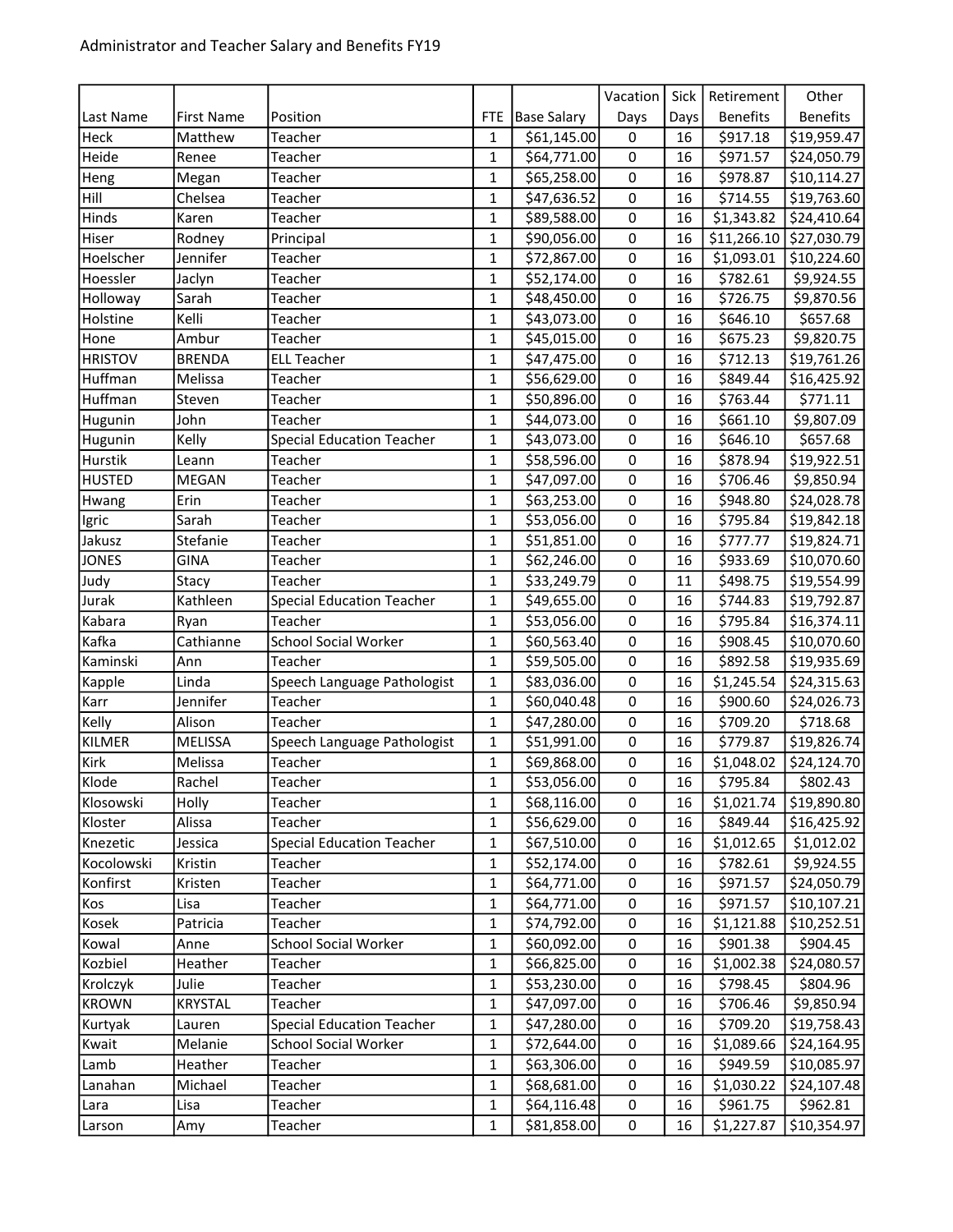|                 |                   |                                  |              |                    | Vacation       | Sick | Retirement      | Other                     |
|-----------------|-------------------|----------------------------------|--------------|--------------------|----------------|------|-----------------|---------------------------|
| Last Name       | <b>First Name</b> | Position                         | <b>FTE</b>   | <b>Base Salary</b> | Days           | Days | <b>Benefits</b> | <b>Benefits</b>           |
| Larson          | Leah              | Teacher                          | 1            | \$50,503.00        | 0              | 16   | \$757.55        | \$9,900.32                |
| Larson          | Kimberly          | Speech Language Pathologist      | 1            | \$51,355.20        | $\mathbf 0$    | 16   | \$770.32        | \$19,907.66               |
| Lauth           | Nicole            | Teacher                          | $\mathbf 1$  | \$45,073.00        | 0              | 16   | \$676.10        | \$686.68                  |
| LAVIERI         | SARAH             | Speech Language Pathologist      | 1            | \$58,230.00        | 0              | 16   | \$873.45        | \$8,356.58                |
| LAYNE           | <b>AMANDA</b>     | <b>School Social Worker</b>      | $\mathbf 1$  | \$60,092.00        | $\pmb{0}$      | 16   | \$901.38        | \$10,039.36               |
| Leal            | Patricia          | Teacher                          | 1            | \$58,596.00        | 0              | 16   | \$878.94        | \$10,017.67               |
| Legerski        | Kristy            | <b>Special Education Teacher</b> | $\mathbf{1}$ | \$51,851.00        | 0              | 16   | \$777.77        | \$9,919.87                |
| Lincoln         | Christopher       | <b>Special Education Teacher</b> | $\mathbf 1$  | \$54,297.00        | $\pmb{0}$      | 16   | \$814.46        | \$8,299.55                |
| Lind            | Mary              | Teacher                          | 1            | \$71,485.00        | $\mathbf 0$    | 16   | \$1,072.28      | \$24,148.14               |
| Lindsey         | Jennifer          | <b>Special Education Teacher</b> | 1            | \$83,036.00        | 0              | 16   | \$1,245.54      | \$24,315.63               |
| Lopez           | Kristianna        | Teacher                          | $\mathbf{1}$ | \$50,681.00        | $\mathsf 0$    | 16   | \$760.22        | \$19,807.74               |
| LOPEZ           | JENNAMARIE        | <b>ELL Teacher</b>               | 1            | \$50,681.00        | 0              | 16   | \$760.22        | \$767.99                  |
| LoPresti        | Kathryn           | Teacher                          | 1            | \$68,116.00        | 0              | 16   | \$1,021.74      | \$24,099.29               |
| Lowe            | Sarah             | Teacher                          | $\mathbf 1$  | \$60,653.00        | 0              | 16   | \$909.80        | \$10,047.50               |
| Lugo            | Karly             | Teacher                          | 1            | \$47,097.00        | $\mathbf 0$    | 16   | \$706.46        | \$19,755.78               |
| Lundeen         | Sarah             | Teacher                          | 1            | \$52,174.00        | 0              | 16   | \$782.61        | \$789.64                  |
| Lustik          | Jill              | Assistant Spec Ed Director       | 1            | \$86,898.00        | 0              | 16   | \$1,303.47      | \$26,979.12               |
| Lustik          | Darren            | Teacher                          | 1            | \$69,432.00        | 0              | 16   | \$1,041.48      | \$10,174.79               |
| MacGirvin       | Anna              | <b>Special Education Teacher</b> | $\mathbf{1}$ | \$48,450.00        | 0              | 16   | \$726.75        | \$9,870.56                |
| Maday           | Amy               | Speech Language Pathologist      | 1            | \$87,451.00        | $\pmb{0}$      | 16   | \$1,311.77      | \$10,436.07               |
| Malone          | <b>TAYLOR</b>     | Leave of Absence                 | $\mathbf 1$  | \$0.00             | $\mathbf 0$    | 0    | \$0.00          | \$0.00                    |
| Malvestuto      | Gail              | School Psychologist              | 1            | \$58,230.00        | 0              | 16   | \$873.45        | \$10,012.37               |
| Manno           | Ciara             | Principal                        | 1            | \$82,800.00        | 0              | 16   |                 | $$10,358.36$ $$26,918.86$ |
| Mason           | Elizabeth         | Teacher                          | 1            | \$52,445.99        | $\pmb{0}$      | 16   | \$786.68        | \$19,986.49               |
| Massey          | Sarah             | Principal                        | 1            | \$104,277.00       | 0              | 16   | \$13,045.16     | \$27,250.20               |
| McCleary        | Amanda            | School Psychologist              | 1            | \$57,572.00        | 0              | 16   | \$863.58        | \$867.91                  |
| McClellan       | Dawn              | Teacher                          | $\mathbf 1$  | \$55,575.00        | $\mathbf 0$    | 16   | \$833.63        | \$838.96                  |
| McCormick       | Erin              | Teacher                          | $\mathbf 1$  | \$53,056.00        | 0              | 16   | \$795.84        | \$802.43                  |
| McDonald        | Donna             | Teacher                          | 1            | \$89,065.00        | 0              | 16   | \$1,335.98      | \$20,194.56               |
| McGrath         | Christy           | Teacher                          | $\mathbf 1$  | \$65,729.00        | $\mathsf 0$    | 16   | \$985.94        | \$24,064.68               |
| McGuire         | Monica            | <b>ELL Teacher</b>               | 1            | \$51,851.00        | 0              | 16   | \$777.77        | \$9,919.87                |
| McKerrow        | Adrianne          | <b>Assistant Principal</b>       | 1            | \$77,428.00        | 0              | 16   | \$9,686.32      | \$26,836.05               |
| <b>MCMILLIN</b> | <b>KATHRYN</b>    | Teacher                          | $\mathbf 1$  | \$54,297.00        | $\overline{0}$ | 16   | \$814.46        | 519,860.18                |
| McNally         | Tracy             | Teacher                          | 1            | \$73,836.00        | 0              | 16   | \$1,107.54      | \$24,182.23               |
| Meade           | Heather           | Teacher                          | 1            | \$64,109.00        | 0              | 16   | \$961.64        | \$962.70                  |
| Meents          | Justin            | Teacher                          | $\mathbf 1$  | \$56,712.00        | $\pmb{0}$      | 16   | \$850.68        | \$23,933.93               |
| Merkel          | Amiee             | Teacher                          | 1            | \$25,587.25        | 0              | 16   | \$383.81        | \$404.14                  |
| Mikos           | Lauren            | Teacher                          | 1            | \$58,596.00        | 0              | 16   | \$878.94        | \$23,961.25               |
| Miller          | Teresa            | Principal                        | $\mathbf 1$  | \$85,889.00        | $\pmb{0}$      | 16   | \$10,744.80     | \$26,966.17               |
| Miller          | Susan             | Teacher                          | 1            | \$87,123.00        | $\pmb{0}$      | 16   | \$1,306.85      | \$1,296.40                |
| Mizeur          | Susan             | Teacher                          | 1            | \$67,297.00        | 0              | 16   | \$1,009.46      | \$10,143.84               |
| Moisan          | Kimberly          | Teacher                          | 1            | \$58,987.00        | 0              | 16   | \$884.81        | \$23,966.92               |
| Monahan         | Deanna            | Speech Language Pathologist      | 1            | \$63,008.00        | 0              | 16   | \$945.12        | \$946.74                  |
| Monn            | Kristopher        | District Superintendent          | 1            | \$179,366.00       | 25             | 16   |                 | $$22,367.12$ $$24,424.22$ |
| Monroe          | Sarah             | <b>Assistant Principal</b>       | 1            | \$69,966.00        | 0              | 16   | \$8,752.82      | \$26,721.25               |
| Morris          | Angela            | <b>Special Education Teacher</b> | 1            | \$56,846.00        | $\pmb{0}$      | 16   | \$852.69        | \$19,897.14               |
| Mosses          | Julie             | Library Information Specialist   | 1            | \$53,056.00        | 0              | 16   | \$795.84        | \$802.43                  |
| Murray          | David             | Teacher                          | 1            | \$64,976.00        | 0              | 16   | \$974.64        | \$24,053.76               |
| Murray          | Michelle          | Teacher                          | 1            | \$37,702.27        | 0              | 16   | \$565.53        | \$8,266.11                |
| Nahorski        | Jennifer          | Teacher                          | 1            | \$71,631.00        | 0              | 16   | \$1,074.47      | \$24,150.26               |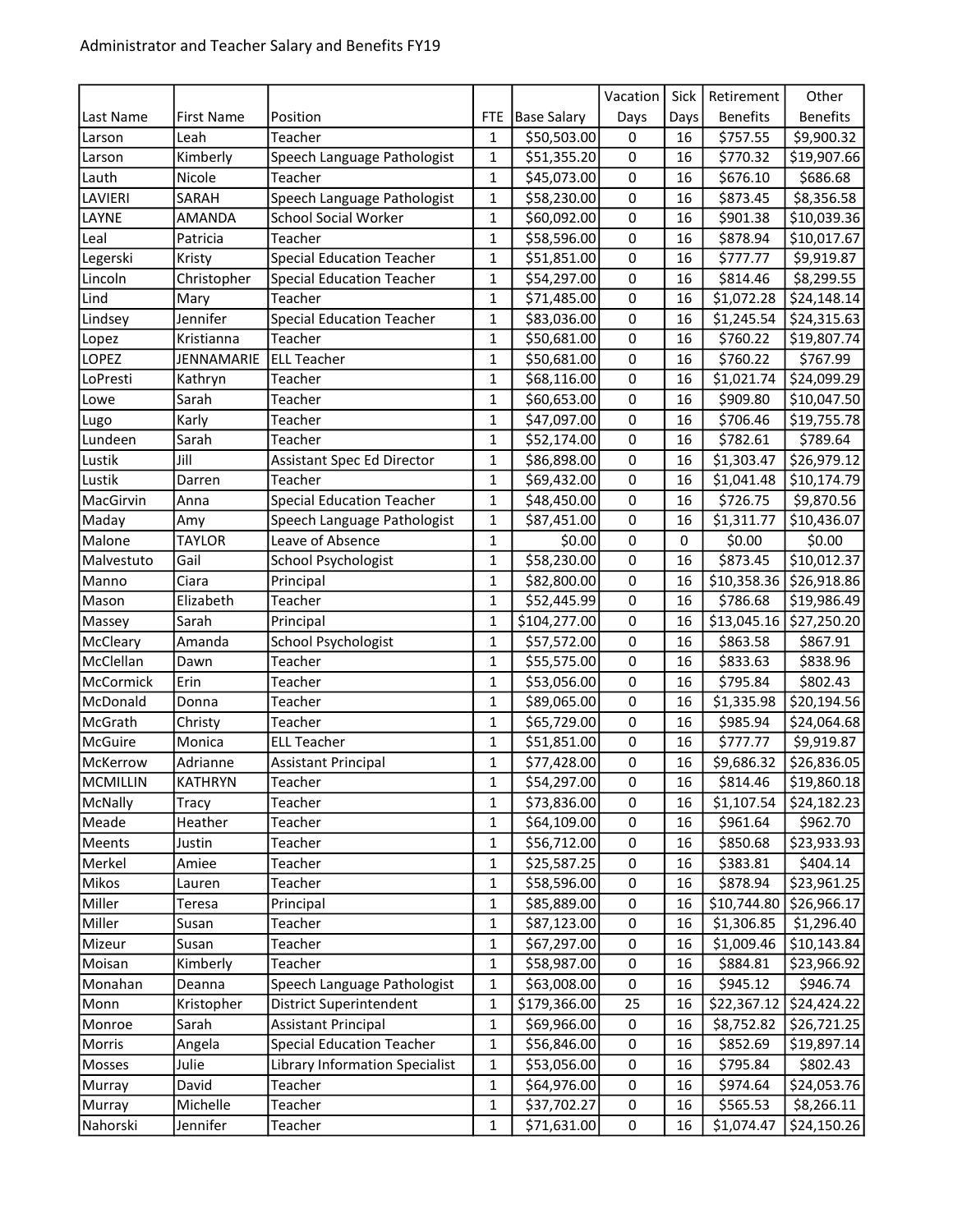|             |                   |                                       |              |                    | Vacation    | Sick        | Retirement      | Other                     |
|-------------|-------------------|---------------------------------------|--------------|--------------------|-------------|-------------|-----------------|---------------------------|
| Last Name   | <b>First Name</b> | Position                              | <b>FTE</b>   | <b>Base Salary</b> | Days        | Days        | <b>Benefits</b> | <b>Benefits</b>           |
| Neisler     | Thomas            | Teacher                               | 1            | \$55,954.00        | 0           | 16          | \$839.31        | \$19,714.45               |
| Nolan       | Erin              | Teacher                               | 1            | \$58,596.00        | $\pmb{0}$   | 16          | \$878.94        | \$10,017.67               |
| Nystedt     | Wendy             | Teacher                               | $\mathbf 1$  | \$81,407.00        | $\mathbf 0$ | 16          | \$1,221.11      | \$20,083.52               |
| Ochoa       | Elijah            | Teacher                               | 1            | \$43,073.00        | 0           | 16          | \$646.10        | \$9,792.59                |
| Odom        | Samantha          | Teacher                               | 1            | \$45,079.55        | 0           | 16          | \$676.19        | \$838.96                  |
| Olin        | Megan             | Leave of Absence                      | $\mathbf 1$  | \$0.00             | $\mathsf 0$ | $\mathbf 0$ | \$0.00          | \$0.00                    |
| Opiola      | <b>Brad</b>       | Teacher                               | 1            | \$68,681.00        | 0           | 16          | \$1,030.22      | \$24,107.48               |
| Palesh      | Deana             | <b>Special Education Teacher</b>      | 1            | \$68,755.00        | 0           | 16          | \$1,031.33      | \$24,108.56               |
| Palumbo     | Stephanie         | Teacher                               | $\mathbf{1}$ | \$44,073.00        | $\mathsf 0$ | 16          | \$661.10        | \$672.18                  |
| PANICO      | <b>KELSEY</b>     | Teacher                               | 1            | \$54,297.00        | $\mathbf 0$ | 16          | \$814.46        | \$820.43                  |
| Papesh      | Karen             | Teacher                               | 1            | \$91,532.00        | 0           | 16          | \$1,372.98      | \$10,495.24               |
| PAPP        | <b>MICHELLE</b>   | Teacher                               | 1            | \$45,073.00        | $\pmb{0}$   | 16          | \$676.10        | \$8,165.80                |
| Passero     | Tiffany           | <b>Special Education Teacher</b>      | 1            | \$41,198.44        | 0           | 16          | \$617.98        | \$686.68                  |
| Pekol       | Jeana             | Principal                             | 1            | \$105,556.00       | 0           | 16          | \$13,205.16     | \$27,269.46               |
| Pelnarsh    | Amy               | <b>School Nurse</b>                   | 1            | \$50,073.00        | $\pmb{0}$   | 16          | \$751.10        | \$759.18                  |
| PENDERGAST  | <b>PATRICK</b>    | Teacher                               | 1            | \$47,097.00        | $\mathbf 0$ | 16          | \$706.46        | \$9,850.94                |
| Peterson    | Sarah             | Teacher                               | 1            | \$50,681.00        | 0           | 16          | \$760.22        | \$8,247.11                |
| Petrakis    | Angela            | Teacher                               | 1            | \$56,022.00        | 0           | 16          | \$840.33        | \$845.44                  |
| Petrick     | Laura             | <b>Reading Teacher</b>                | 1            | \$70,130.00        | 0           | 16          | \$1,051.95      | \$24,128.50               |
| Picha       | Jordan            | Teacher                               | 1            | \$47,097.00        | 0           | 16          | \$706.46        | \$9,850.94                |
| Pierre      | Andrea            | Teacher                               | 1            | \$56,712.00        | 0           | 16          | \$850.68        | \$23,933.93               |
| Pizzo       | Sharon            | Teacher                               | 1            | \$67,297.00        | 0           | 16          | \$1,009.46      | \$19,878.93               |
| Platt       | Kaitlyn           | Speech Language Pathologist           | 1            | \$50,991.00        | 0           | 16          | \$764.87        | \$19,812.24               |
| Ponio       | Jenna             | <b>Special Education Teacher</b>      | 1            | \$57,730.00        | 0           | 16          | \$865.95        | \$10,005.12               |
| Popp        | Amy               | <b>Special Education Teacher</b>      | 1            | \$58,124.00        | $\pmb{0}$   | 16          | \$871.86        | \$875.92                  |
| Prasun      | Melissa           | Teacher                               | 1            | \$61,145.00        | 0           | 16          | \$917.18        | \$919.72                  |
| PRAVEEN     | <b>JENNIFER</b>   | School Psychologist                   | 1            | \$55,198.00        | 0           | 16          | \$827.97        | \$9,968.40                |
| Pucek       | Ruth              | Teacher                               | $\mathbf{1}$ | \$55,575.00        | $\mathbf 0$ | 16          | \$833.63        | \$9,973.87                |
| Pyde        | Elizabeth         | Teacher                               | 1            | \$48,450.00        | 0           | 16          | \$726.75        | \$9,870.56                |
| Pyzek       | Tamera            | Teacher                               | 1            | \$70,130.00        | 0           | 16          | \$1,051.95      | \$10,184.92               |
| Raczykowski | Leo               | Teacher                               | $\mathbf{1}$ | \$89,213.00        | $\mathsf 0$ | 16          | \$1,338.20      | \$24,405.20               |
| Raczykowski | Lynne             | Teacher                               | 1            | \$90,044.00        | 0           | 16          | \$1,350.66      | \$1,338.76                |
| Rasmusson   | Anne              | <b>Bilingual Teacher</b>              | $\mathbf 1$  | \$62,108.00        | $\mathsf 0$ | 16          | \$931.62        | $\overline{$19,973.44}$   |
| Retzke      | Krystal           | Teacher                               | $\mathbf{1}$ | \$64,976.00        | 0           | 16          | \$974.64        | \$975.27                  |
| Robinson    | Mary              | Chief School Business Official        | 1            | \$100,000.00       | 20          | 16          | \$12,510.10     | \$22,507.72               |
| Roe         | Traci             | Teacher                               | 1            | \$71,631.00        | 0           | 16          | \$1,074.47      | \$24,150.26               |
| Roechner    | Elizabeth         | Speech Language Pathologist           | 1            | \$70,937.00        | 0           | 16          | \$1,064.06      | \$24,140.20               |
| Rogers      | Stephen           | Teacher                               | 1            | \$56,629.00        | 0           | 16          | \$849.44        | \$19,724.24               |
| Romashko    | MaryLou           | <b>Library Information Specialist</b> | 1            | \$68,238.00        | 0           | 16          | \$1,023.57      | \$24,101.06               |
| Rudnicky    | Dana              | Teacher                               | 1            | \$65,913.00        | 0           | 16          | \$988.70        | \$10,123.77               |
| Ruggeri     | Jeanine           | <b>Assistant Principal</b>            | 1            | \$69,966.00        | 0           | 16          | \$8,752.82      | \$26,721.25               |
| Ruglio      | Robert            | Teacher                               | 1            | \$63,008.00        | 0           | 16          | \$945.12        | \$24,025.23               |
| Ruland      | Joshua            | Assistant Superintendent              | 1            | \$139,932.00       | 20          | 16          |                 | $$17,505.63$ $$27,926.91$ |
| Rushing     | Lisa              | Teacher                               | 1            | \$77,690.00        | 0           | 16          | \$1,165.35      | \$24,238.12               |
| Sabella     | Susan             | Teacher                               | 1            | \$62,108.00        | 0           | 16          | \$931.62        | \$24,012.18               |
| Saelens     | <b>Britnee</b>    | Teacher                               | 1            | \$43,073.00        | 0           | 16          | \$646.10        | \$657.68                  |
| Salazar     | Jacob             | Teacher                               | 1            | \$51,851.00        | 0           | 16          | \$777.77        | \$9,919.87                |
| Sanchez     | Allysen           | <b>Special Education Teacher</b>      | 1            | \$55,575.00        | 0           | 16          | \$833.63        | \$8,318.08                |
| Sandal      | Paige             | Teacher                               | 1            | \$46,155.00        | 0           | 16          | \$692.33        | \$8,181.49                |
| Savaglio    | Julie             | <b>School Counselor</b>               | 1            | \$58,230.00        | 0           | 16          | \$873.45        | \$19,917.21               |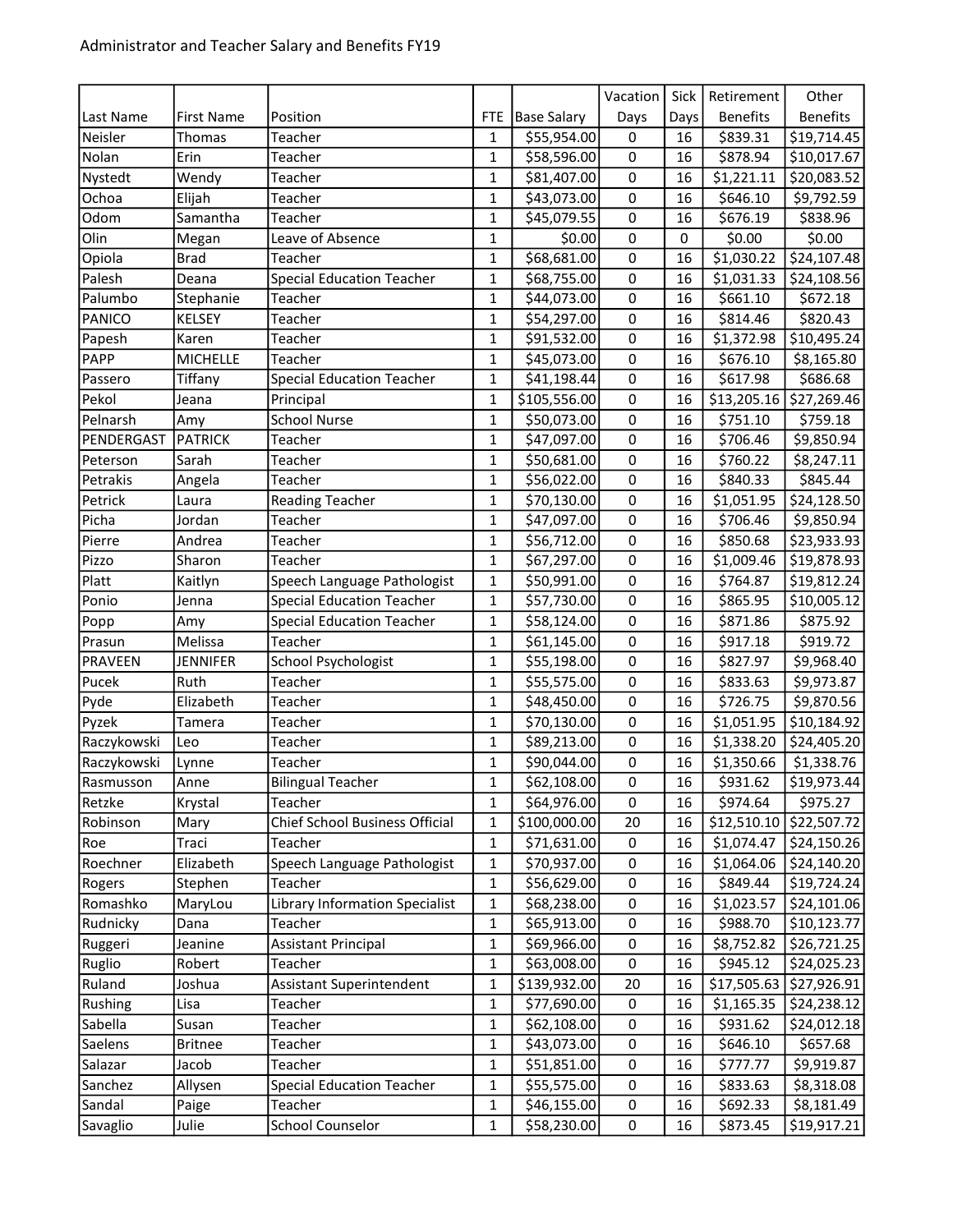|                  |                |                                   |              |                    | Vacation    | Sick | Retirement      | Other                     |
|------------------|----------------|-----------------------------------|--------------|--------------------|-------------|------|-----------------|---------------------------|
| Last Name        | First Name     | Position                          | <b>FTE</b>   | <b>Base Salary</b> | Days        | Days | <b>Benefits</b> | <b>Benefits</b>           |
| Scalise          | Alexander      | Teacher                           | $\mathbf{1}$ | \$46,475.00        | 0           | 16   | \$697.13        | \$9,841.92                |
| Schild           | Monica         | Teacher                           | 1            | \$49,557.00        | 0           | 16   | \$743.36        | \$9,886.61                |
| Schild           | Cory           | Teacher                           | $\mathbf 1$  | \$49,655.00        | 0           | 16   | \$744.83        | \$9,888.03                |
| Schiman          | Erin           | Teacher                           | 1            | \$49,655.00        | $\mathbf 0$ | 16   | \$744.83        | \$9,888.03                |
| Schluntz         | Michele        | Teacher                           | 1            | \$65,913.00        | $\mathbf 0$ | 16   | \$988.70        | \$10,123.77               |
| Schmidt          | Denise         | <b>School Social Worker</b>       | 1            | \$52,991.00        | 0           | 16   | \$794.87        | \$19,841.24               |
| Schmitt          | Janice         | <b>Special Education Teacher</b>  | 1            | \$74,792.00        | $\pmb{0}$   | 16   | \$1,121.88      | \$19,987.60               |
| Schramm          | Michael        | Teacher                           | 1            | \$60,588.00        | 0           | 16   | \$908.82        | \$911.65                  |
| Schwark          | Melissa        | Teacher                           | 1            | \$61,145.00        | 0           | 16   | \$917.18        | \$10,054.63               |
| Seaton           | John           | Teacher                           | $\mathbf 1$  | \$59,505.00        | 0           | 16   | \$892.58        | \$895.94                  |
| Shainberg        | Victoria       | Teacher                           | 1            | \$56,629.00        | 0           | 16   | \$849.44        | \$23,932.73               |
| Shanholtzer      | Rachel         | <b>Special Education Teacher</b>  | 1            | \$46,155.00        | 0           | 16   | \$692.33        | \$9,837.28                |
| Shannon          | Kelli          | Teacher                           | 1            | \$47,280.00        | $\pmb{0}$   | 16   | \$709.20        | \$8,197.80                |
| Shields          | Terri          | <b>Special Education Teacher</b>  | 1            | \$54,328.00        | 0           | 16   | \$814.92        | \$19,860.63               |
| Short            | Lisa           | Teacher                           | 1            | \$58,124.00        | 0           | 16   | \$871.86        | \$8,355.04                |
| Siembab          | <b>Brooke</b>  | Teacher                           | $\mathbf 1$  | \$74,792.00        | $\mathbf 0$ | 16   | \$1,121.88      | \$10,252.51               |
| Siracusa         | Michael        | Teacher                           | 1            | \$64,771.00        | 0           | 16   | \$971.57        | \$26,615.20               |
| Skowronski       | Karla          | Teacher                           | 1            | \$66,825.00        | $\mathbf 0$ | 16   | \$1,002.38      | \$10,136.99               |
| Smith            | Peggy          | Teacher                           | $\mathbf 1$  | \$51,851.00        | $\mathsf 0$ | 16   | \$777.77        | \$23,863.45               |
| Smith            | Kaitlin        | Teacher                           | 1            | \$73,989.00        | 0           | 16   | \$1,109.84      | \$10,240.87               |
| Smith            | Sara           | <b>Bilingual Teacher</b>          | 1            | \$56,629.00        | 0           | 16   | \$849.44        | \$23,932.73               |
| Smith            | Sarah          | <b>Special Education Teacher</b>  | $\mathbf 1$  | \$68,681.00        | $\pmb{0}$   | 16   | \$1,030.22      | \$24,107.48               |
| Sowa             | Lauren         | Teacher                           | $\mathbf 1$  | \$55,575.00        | $\mathbf 0$ | 16   | \$833.63        | \$19,878.71               |
| Sowinski         | Kelly          | Teacher                           | 1            | \$65,927.00        | 0           | 16   | \$988.91        | \$24,067.55               |
| Staab            | Tiffany        | <b>Special Education Director</b> | $\mathbf 1$  | \$105,363.00       | 20          | 16   |                 | $$13,181.02$ $$27,266.66$ |
| Stabile          | Nancy          | Teacher                           | 1            | \$65,927.00        | $\pmb{0}$   | 16   | \$988.91        | \$989.06                  |
| Stambaugh        | Amber          | <b>Special Education Teacher</b>  | 1            | \$53,230.00        | 0           | 16   | \$798.45        | \$804.96                  |
| Stimac           | Anita          | Teacher                           | $\mathbf{1}$ | \$51,851.00        | 0           | 16   | \$777.77        | \$9,919.87                |
| Stoll            | Marsha         | Teacher                           | 1            | \$68,681.00        | $\mathbf 0$ | 16   | \$1,030.22      | \$24,107.48               |
| Strein           | Kathryn        | Teacher                           | 1            | \$62,108.00        | 0           | 16   | \$931.62        | \$10,068.60               |
| Swanson          | Melissa        | Teacher                           | 1            | \$63,306.00        | 0           | 16   | \$949.59        | \$10,085.97               |
| Sylvester        | Robert         | Teacher                           | 1            | \$64,976.00        | 0           | 16   | \$974.64        | \$20,015.02               |
| Szum             | Kristi         | Teacher                           | 0.55         | \$29,743.96        | 0           | 16   | \$446.16        | \$464.41                  |
| Tadey            | Catherine      | Teacher                           | 1            | \$60,653.00        | 0           | 16   | \$909.80        | \$10,047.50               |
| Tallman          | Melissa        | Teacher                           | 1            | \$58,596.00        | 0           | 16   | \$878.94        | \$23,961.25               |
| Thuot            | Stephanie      | Teacher                           | 1            | \$61,096.12        | 0           | 16   | \$916.44        | \$10,053.92               |
| Tonelli          | Jennifer       | Teacher                           | 1            | \$56,629.00        | 0           | 16   | \$849.44        | \$854.24                  |
| Totaro           | Monica         | <b>Assistant Principal</b>        | 1            | \$69,863.00        | 0           | 16   | \$8,739.94      | \$26,719.75               |
| Townsend         | Kimberly       | Teacher                           | 1            | \$57,730.00        | 0           | 16   | \$865.95        | \$23,948.70               |
| Toynton          | Madyson        | Teacher                           | 1            | \$44,073.00        | 0           | 16   | \$661.10        | \$9,807.09                |
| Tyburczy         | Stefanie       | Speech Language Pathologist       | 1            | \$55,198.00        | 0           | 16   | \$827.97        | \$19,873.24               |
| <b>UNDERHILL</b> | <b>THERESA</b> | <b>Special Education Teacher</b>  | 1            | \$53,056.00        | 0           | 16   | \$795.84        | \$19,842.18               |
| Valaitis         | Jamee          | Teacher                           | 1            | \$48,475.00        | 0           | 16   | \$727.13        | \$19,775.76               |
| Valladolid       | Crystal        | Teacher                           | 1            | \$62,056.00        | $\pmb{0}$   | 16   | \$930.84        | \$24,011.42               |
| VanAsdlen        | Melissa        | Teacher                           | 1            | \$46,155.00        | 0           | 16   | \$692.33        | \$19,742.12               |
| Vandergrift      | Jennifer       | Teacher                           | 1            | \$53,022.00        | 0           | 16   | \$795.33        | \$9,936.85                |
| Vertin           | Tara           | Teacher                           | $\mathbf 1$  | \$62,108.00        | 0           | 16   | \$931.62        | \$10,068.60               |
| Walsh            | Tammy          | Teacher                           | 1            | \$73,877.00        | 0           | 16   | \$1,108.16      | \$24,182.83               |
| Warcholek        | Steven         | <b>School Counselor</b>           | 1            | \$51,991.00        | 0           | 16   | \$779.87        | \$9,921.90                |
| Ward             | Nicole         | Teacher                           | 1            | \$45,073.00        | 0           | 16   | \$676.10        | \$8,165.80                |